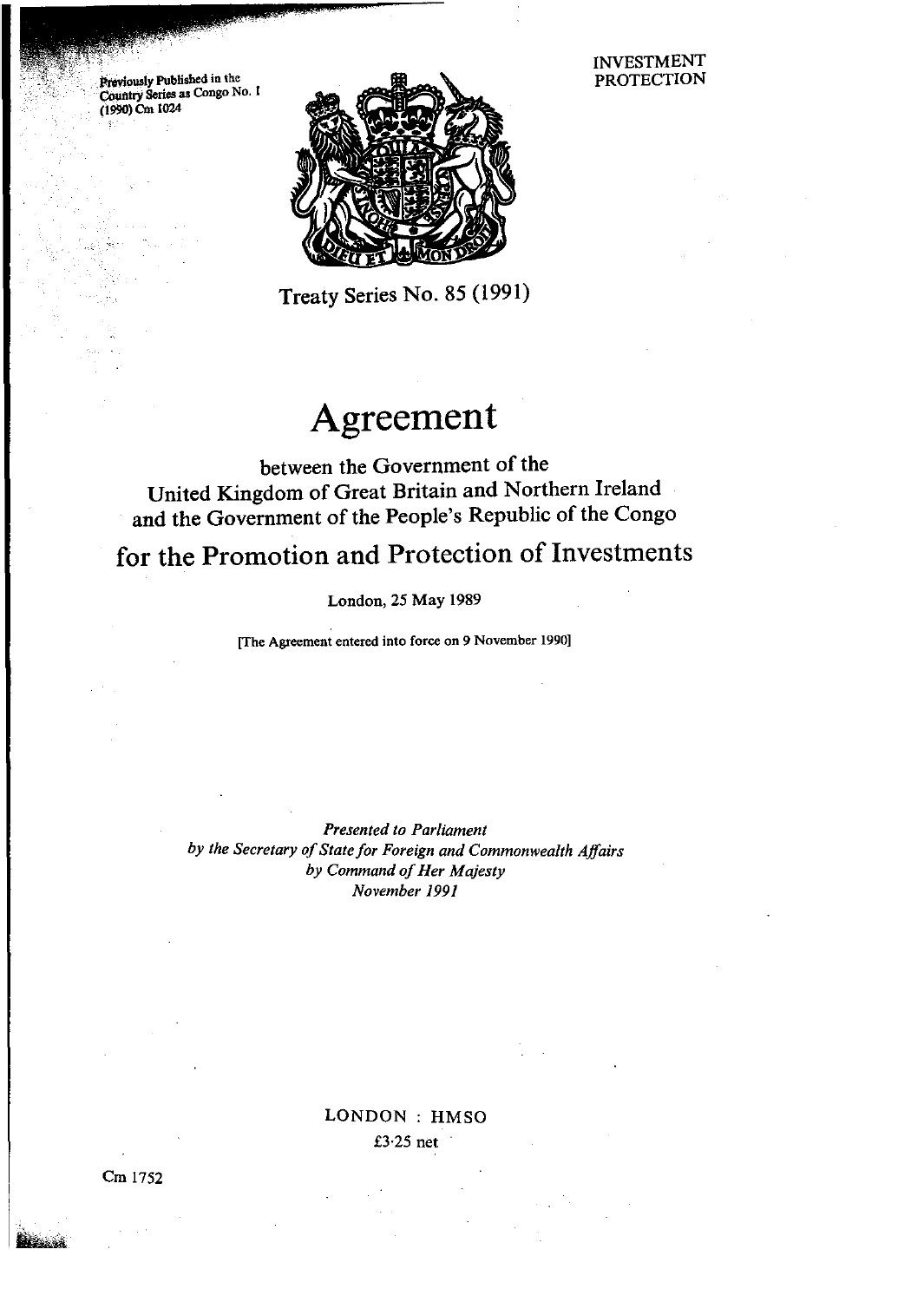## **AGREEMENT BETWEEN THE GOVERNMENT OF THE UNITED KINGDOM OF GREAT BRITAIN** AND NORTHERN **IRELAND AND THE GOVERNMENT OF THE PEOPLE'S REPUBLIC OF THE CONGO FOR THE PROMOTION AND PROTECTION OF INVESTMENTS**

The Government of the United Kingdom of Great Britain and Northern Ireland and the Government of the People's Republic of the Congo;

Desiring to create favourable conditions for greater investment by nationals and companies of one State in the territory of the other State;

Recognising that the encouragement and reciprocal protection under international agreement of such investments will be conducive to the stimulation of individual business initiative and will increase prosperity in both States;

Have agreed as follows:

#### ARTICLE I

#### **Definitions**

For the purposes of this Agreement:

- (a) "investment" means every kind of asset and in particular, though not exclusively, includes:
	- (i) movable and immovable property and any other property rights such as mortgages, liens or pledges;
	- (ii) shares in and stock and debentures of a company and any other form of participation in a company;
	- (iii) claims to money or to any performance under contract having a financial value;
	- (iv) intellectual property rights, goodwill, technical processes and know-how;
	- (v) business concessions conferred by law or under contract, including concessions to search for, cultivate, extract or exploit natural resources.

A change in the form in which assets are invested does not affect their character as investments and the term" investment" includes all investments, whether made before or after the date of entry into force of this Agreement;

- (b) "returns" means the amounts yielded by an investment and in particular, though not exclusively, includes profit, interest, capital gains, dividends, royalties and fees;
- (c) "nationals" means:
	- (i) in respect of the United Kingdom: physical persons deriving their status as United Kingdom nationals from the law in force in the United Kingdom;
	- (ii) in respect of the People's Republic of the Congo: physical persons deriving their status as Congolese nationals from the law in force in the People's Republic of the Congo;
- (d) "companies" means:
	- (i) in respect of the United Kingdom: corporations, firms and associations incorporated or constituted under the law in force in any part of the United Kingdom or in any territory to which this Agreement is extended in accordance with the provisions of Article 11;
	- (ii) in respect of the People's Republic of the Congo: corporations, firms and . associations incorporated or constituted under the law in force in any part of the People's Republic of the Congo;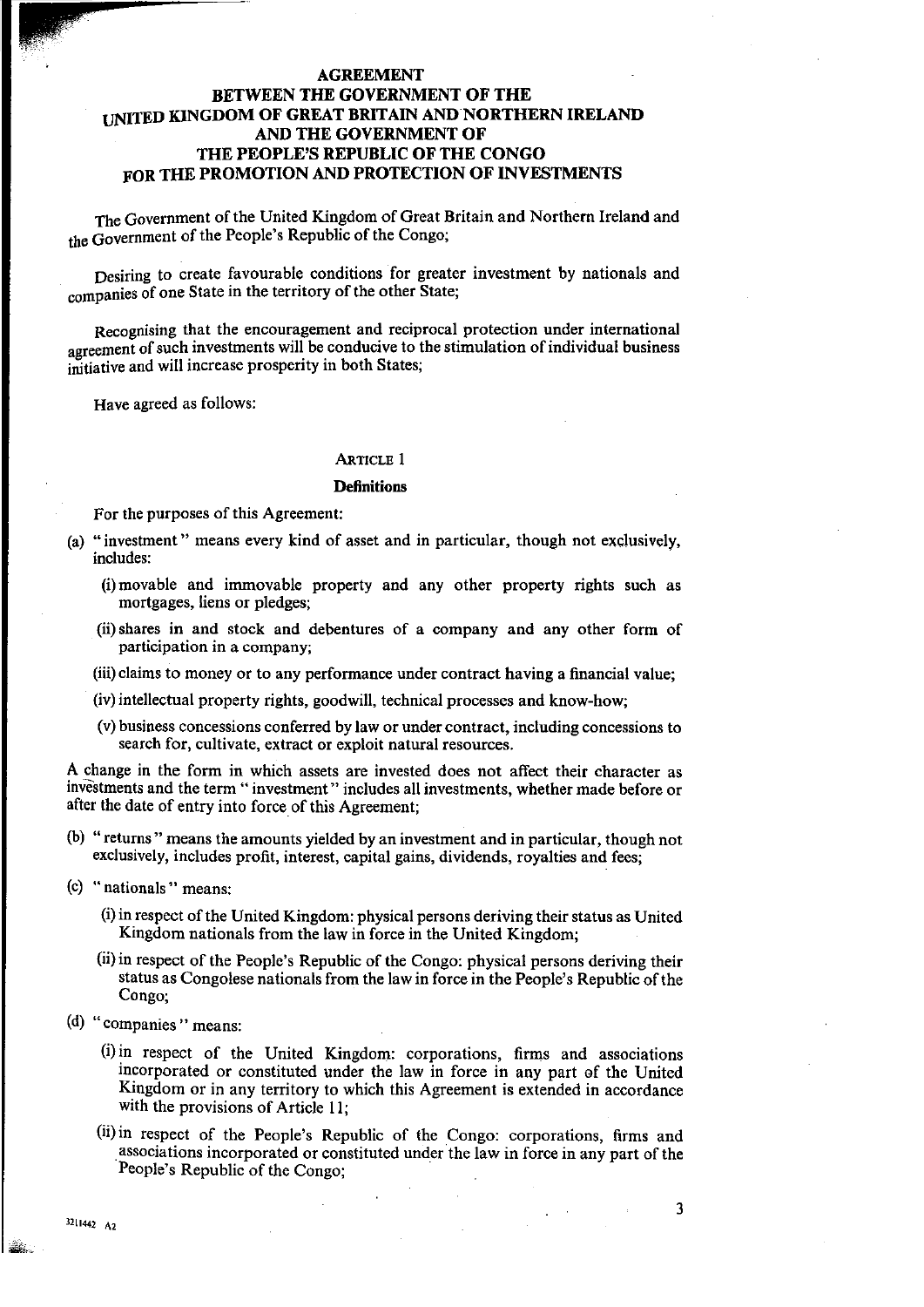#### (e) "territory" means:

- (i) in respect of the United Kingdom: Great Britain and Northern Ireland, induding the territorial sea and any maritime area situated beyond the territorial sea of the United Kingdom which has been or might in the future be designated under the national law of the United Kingdom in accordance with international law as an area within which the United Kingdom may exercise rights with regard to the seabed and subsoil and the natural resources and any territory to which this Agreement is extended in accordance with the provisions of Article II;
- (ii) in respect of the People's Republic of the Congo: that territory which is wi thin the frontiers of the People's Republic of the Congo, including the territorial sea and any maritime area situated beyond the territorial sea of the People's Republic of the Congo which has been or might in the future be designated under the national law of the People's Republic of the Congo in accordance with international law as an area within which the People's Republic of the Congo may exercise rights with regard to the sea-bed and subsoil and the natural resources.

## ARTICLE 2

#### Promotion and Protection of Investment

(I) Each Contracting Party shall encourage and create favourable conditions for nationals or companies of the other Contracting Party to invest capital in its territory, and, subject to its right to exercise powers conferred by its laws, shall admit such capital.

(2) Investments of nationals or companies of each Contracting Party shall at all times be accorded fair and equitable treatment and shall enjoy full protection and security in the territory of the other Contracting Party. Neither Contracting Party shall in any way impair by unreasonable or discriminatory measures the management, maintenance, use, enjoyment or disposal of investments in its territory of nationals or companies ofthe other Contractng Party. Each Contracting Party shall observe any obligation it may have entered into with regard to investments of nationals or companies ofthe other Contracting Party.

#### ARTICLE 3

## National Treatment and Most-favoured-nation Provisions

(1) Neither Contracting Party shall in its territory subject investments or returns of nationals or companies of the other Contracting Party to treatment less favourable than that which it accords to investments or returns of its own nationals or companies or to investments or returns of nationals or companies of any third State.

(2) Neither Contracting Party shall in its territory subject nationals or companies of the other Contracting Party, as regards their management, maintenance, use, enjoyment or disposal of their investments, to treatment less favourable than that which it accords to its own nationals or companies or to nationals or companies of any third State.

#### ARTICLE 4

#### Compensation for Losses

(1) Nationals or companies of one Contracting Party whose investments in the territory of the other Contracting Party suffer losses owing to war or other armed conflict, revolution, a state of national emergency, revolt, insurrection or riot in the territory of the latter Contracting Party shall be accorded by the latter Contracting Party treatment, as regards restitution, indemnification, compensation or other settlement, no less favourable than that which the latter Contracting Party accords to its own nationals or companies or to nationals or companies of any third State. Resulting payments shall be freely transferable.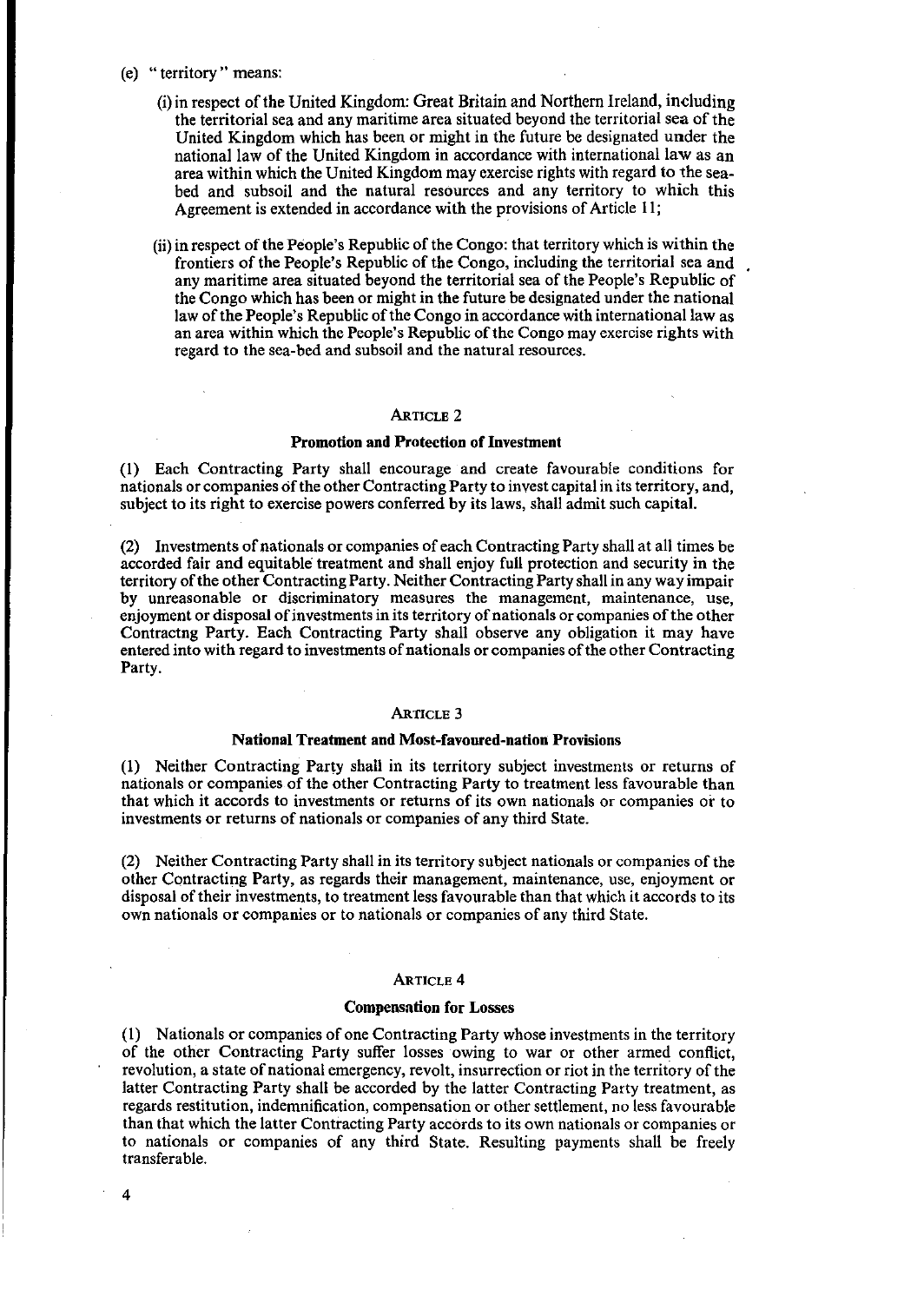(2) Without prejudice to paragraph (1) of this Article, nationals and companies·of one Contracting Party who in any of the situations referred to in that paragraph suffer losses in the territory of the other Contracting Party resulting from

- (a) requisitioning of their property by its forces or authorities, or
- (b) destruction of their property by its forces or authorities, which was not caused in combat action or was not required by the necessity of the situation,

shall be accorded restitution or adequate compensation. Resulting payments shall be freely transferable.

## ARTICLE 5

## **Expropriation**

(1) Investments of nationals or companies of either Contracting Party shall not be nationalised, expropriated or subjected to measures having effect equivalent to nationalisation or expropriation (hereinafter referred to as "expropriation") in the territory of the other Contracting Party except for a public purpose related to the internal needs of that Party on a non-discriminatory basis and against prompt, adequate and effective compensation. Such compensation shall amount to the genuine value of the investment expropriated immediately before the expropriation or before the impending expropriation became public knowledge, whichever is the earlier, shall include interest at a normal commercial rate until the date of payment, shall be made without delay, be effectively realizable and be freely transferable. The national or company affected shall have a right, under the law of the Contracting Party making the expropriation, to prompt review, by a judicial or other independent authority of that Party, of his or its case and of the valuation of his or its investment in accordance with the principles set out in this paragraph.

(2) Where a Contracting Party expropriates the assets of a company which is . incorporated or constituted under the law in force in any part of its own territory, and in which nationals or companies of the other Contracting Party own shares, it shall ensure that the provisions of paragraph (1) of this Article are applied to the extent necessary to guarantee prompt, adequate and effective compensation in respect of their investment to such nationals or companies of the other Contracting Party who are owners of those shares.

#### ARTICLE 6

#### **Repatriation of Investment and Retorns**

Each Contracting Party shall in respect of investments guarantee to nationals or companies of the other Contracting Party the unrestricted transfer of their investments and returns. Transfers shall be effected without delay in the convertible currency in which the capital was originally invested or in any other convertible currency agreed by the investor and the Contracting Party concerned. Unless otherwise agreed by the investor transfers shall be made at the rate of exchange applicable on the date of transfer pursuant to the exchange regulations in force.

#### ARTICLE 7

#### **Exceptions**

The provisions of this Agreement relative to the grant of treatment not less favourable than that accorded to the nationals or companies of either Contracting Party or of any third State shall not be construed so as to oblige one Contracting Party to extend to the nationals or companies of the other the benefit of any treatment, preference or privilege resulting from

- (a) any existing or future customs union or similarinternational agreement to which either of the Contracting Parties is or may become a party, or
- (b) any international agreement or arrangement relating wholly or mainly to taxation or any domestic legislation relating wholly or mainly to taxation.

المنفثة

 $\frac{1}{2} \left( \frac{1}{2} \right) \left( \frac{1}{2} \right)$ 

,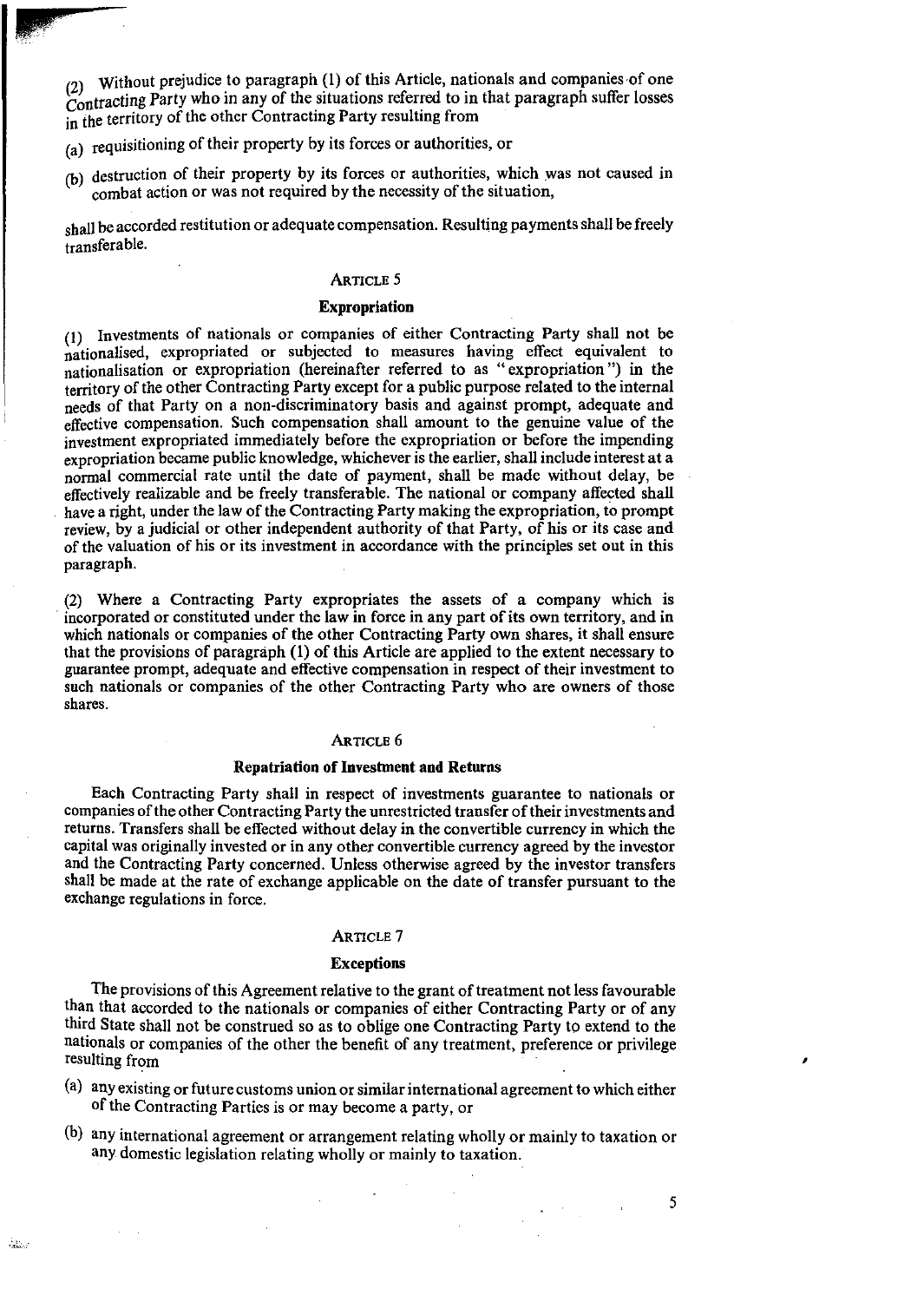#### ARTICLE 8

## Reference to International Centre for Settlement of Investment Disputes

(I) Each Contracting Party hereby consents to submit to the International Centre for the Settlement of Investment Disputes (hereinafter referred to as " the Centre ") for settlement by conciliation or arbitration under the Convention on the Settlement of Investment Disputes between States and Nationals of Other States opened for signature at Washington on 18 March 1965' any legal dispute arising between that Contracting Party and a national or company of the other Contracting Party concerning an investment of the latter in the territory of the former.

(2) A company which is incorporated or constituted under the law in force in the territory of one Contracting Party and in which before such a dispute arises the majority of shares are owned by nationals or companies of the other Contracting Party shall in accordance with Article  $25(2)(b)$  of the Convention be treated for the purposes of the Convention as a company of the other Contracting Party.

(3) If any such dispute should arise and agreement cannot be reached within three months between the parties to this dispute through pursuit of local remedies or otherwise, then, if the national or company affected also consents in writing to submit the dispute to the Centre for settlement by conciliation or arbitration under the Convention, either party may institute proceedings by addressing a request to that effect to the Secretary-General of the Centre as provided in Articles 28 and 36 of the Convention. In the event of disagreement as to whether conciliation or arbitration is the more appropriate procedure the national or company affected shall have the right to choose. The Contracting Party which is a party to the dispute shall not raise as an objection at any stage of the proceedings or enforcement of an award the fact that the national or company which is the other party to the dispute has received in pursuance of an insurance contract an indemnity in respect of some or all of his or its losses.

(4) Neither Contracting Party shall pursue through the diplomatic channel any dispute referred to the Centre unless

- (a) the Secretary-General of the Centre, or a conciliation commission or an arbitral tribunal constituted by it, decides that the dispute is not within the jurisdiction of the Centre, or
- (b) the other Contracting Party should fail to abide by or to comply with any award rendered by an arbitral tribunal.

#### ARTICLE 9

#### Disputes between the Contracting Parties

(I) Disputes between the Contracting Parties concerning the interpretation or application of this Agreement should, if possible, be settled through the diplomatic channel.

(2) If a dispute between the Contracting Parties cannot thus be settled, it shall upon the request of either Contracting Party be submitted to an arbitral tribunal.

(3) Such an arbitral tribunal shall be constituted for each individual case in the following way. Within two months of the receipt of the request for arbitration, each Contracting Party shall appoint one member of the tribunal. Those two members shall then select a national of a third State who on approval by the two Contracting Parties shall be appointed Chairman of the tribunal. The Chairman shall be appointed within two months from the date of appointment of the other two members.

(4) If within the periods specified in paragraph· (3) of this Article the necessary appointments have not been made, either Contracting Party may, in the absence of any other agreement, invite the President of the International Court of Justice to make any necessary appointments. If the President is a national of either Contracting Party or if he

<sup>I</sup>Treaty Series No. 25 (1967), Cmnd. 3255.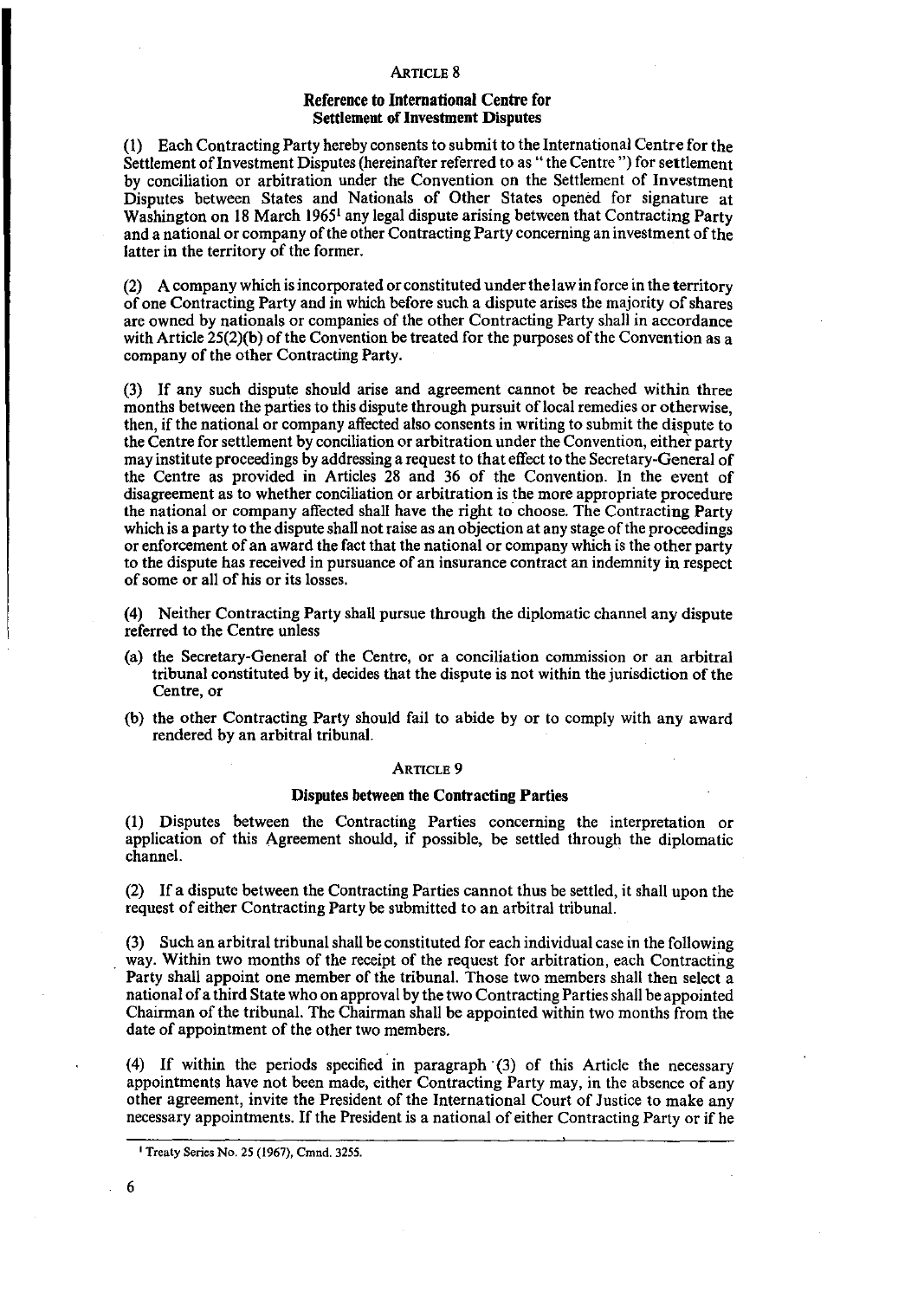is otherwise prevented from discharging the said function, the Vice-President shall be is viewed to make the necessary appointments. If the Vice-President is a national of either ~ontracting Party or if he too is prevented from discharging the said function, the Member for the International Court of Justice next in seniority who is not a national of either ~ontracting Party shall be invited to make the necessary appointments.

(5) The arbitral tribunal shall reach its decision by a majority of votes. Such decision shall be binding on both Contracting Parties. Each Contracting Party shall bear the cost of its own member of the tribunal and of its representation in the arbitral proceedings; the cost of the Chairman and the remaining costs shall be borne in equal parts by the Contracting Parties. The tribunal may, however, in its decision direct that a higher proportion of costs shall be borne by one of the two Contracting Parties, and this award shall be binding on both Contracting Parties. The tribunal shall determine its own procedure.

## ARTICLE 10

#### **Subrogation**

(I) If one Contracting Party or its designated Agency makes a payment under an indemnity given in respect of an investment in the territory of the other Contracting Party, the latter Contracting Party shall recognise the assignment to the former Contracting Party or its designated Agency by law or by legal transaction of all the rights and claims of the party indemnified and that the former Contracting Party or its designated Agency is entitled to exercise such rights and enforce such claims by virtue of subrogation, to the same extent as the party indemnified.

(2) The former Contracting Party or its designated Agency shall be entitled in all circumstances to the same treatment in respect of the rights and claims acquired by it by virtue of the assignment and any payments received in pursuance of those rights and claims as the party indemnified was entitled to receive by virtue of this Agreement in respect of the investment concerned and its related returns.

(3) Any payments received in non-convertible currency by the former Contracting Party or its designated Agency in pursuance of the rights and claims acquired shall be freely available to the former Contracting Party for the purpose of meeting any expenditure incurred in the territory of the latter Contracting Party.

#### ARTICLE II

#### Application of other Rules

If the provision of law of either Contracting Party or obligations under international law existing at present or established hereafter between the Contracting Parties in addition to the present Agreement contain rules, whether general or specific, entitling investments by investors of the other Contracting Party to a treatment more favourable than is provided for by the present Agreement, such rules shall to the extent that they are more favourable prevail over the present Agreement.

#### ARTICLE 12

#### **Territorial Extension**

At the time of the coming into force of this Agreement, or at any time thereafter, the provisions of this Agreement may be extended to such territories for whose international relations the Government of the United Kingdom are responsible as may be agreed between the Contracting Parties in an Exchange of Notes.

### ARTICLE 13

#### Entry into Force

Each Contracting Party shall notify the other in writing of the completion of the constitutional formalities required in its territory for the entry into force of this Agreement. This Agreement shall enter into force on the date of the later of the two notifications'.

<sup>1</sup> The Agreement entered into force on 9 November 1990.

**SERIES**